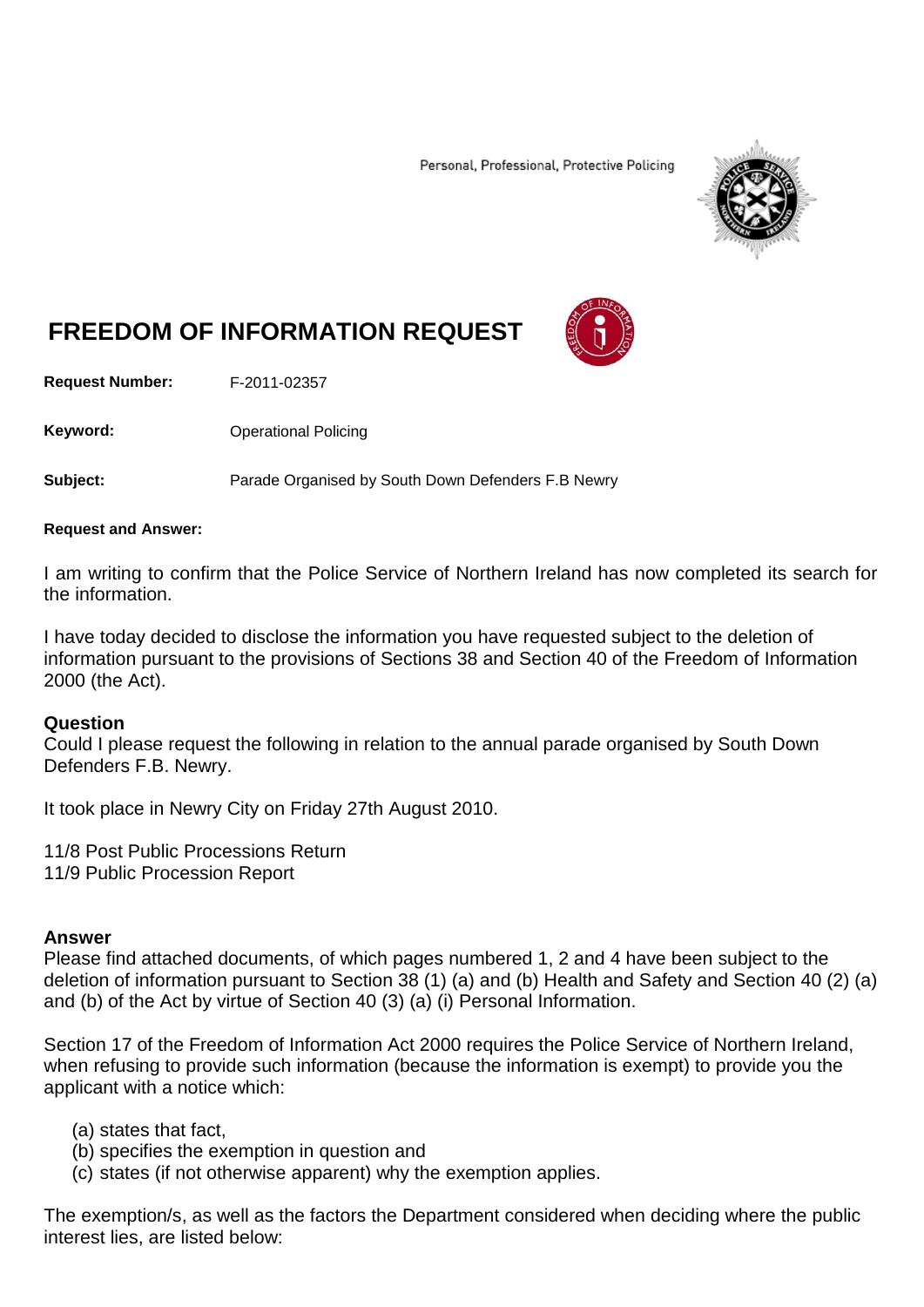Section 38 (1) (a) (b) - Health and Safety Section 40 (2) (a) (b) - Personal Information

**Section 38 Health and Safety** is a prejudiced based exemption which means that the PSNI must demonstrate that it is satisfied that to release the information would be likely to endanger the physical or mental health of any individual.

It is also a qualified exemption which means that the PSNI must consider the balance of the public interest in releasing the information against the public interest in withholding it.

A summary of the Harm and Public Interest considerations for Section 38 is provided below;

## **Harm Test - Section 38**

Disclosure of the names of persons in Operational Planning roles within PSNI could put these individuals at risk and impact on their safety. The Service is currently under threat from terrorists and releasing names of individuals associated with the PSNI could assist these terrorists in targeting individuals.

## **Public Interest Test**

### Factors Favouring Release

Releasing the information would promote openness and transparency. The public would be better informed about the roles of staff within Operational Planning Departments.

### Factors Favouring Retention

Releasing the names of persons who work within the PSNI into the public domain would assist terrorists and criminal elements to carry out attacks on these persons.

### **Decision**

I have determined that the release of names of staff into the public domain would not be in the public interest. The service is currently under severe threat from terrorists and disclosure of this information has the potential to assist those criminal elements seeking to carry out attacks against police officers and police premises. The safety of individuals is of paramount importance and the PSNI will not divulge any information which could put lives at risk.

**Section 40 Personal Information** is a Class-based exemption, therefore it is not necessary to evidence the harm caused by disclosure. The data protection rights of a third party would be breached by disclosure, therefore Section 40(2) is an Absolute exemption and a Public Interest Test is not necessary. This is so because personal data is governed by other law (The Data Protection Act 1998).

All requests made under FOIA are applicant blind. A request must be treated as such and a public authority will always view any disclosure as into the public domain and not just to an individual.

Personal Data is regulated under the principles of the Data Protection Act 1998 and when information contains personal data about a third party it can only be released if disclosure would not breach any of the data protection principles.

Principle 1 is that personal data must only be processed lawfully and fairly.

Individuals are entitled to protection under the Data Protection Act 1998. The Service would be failing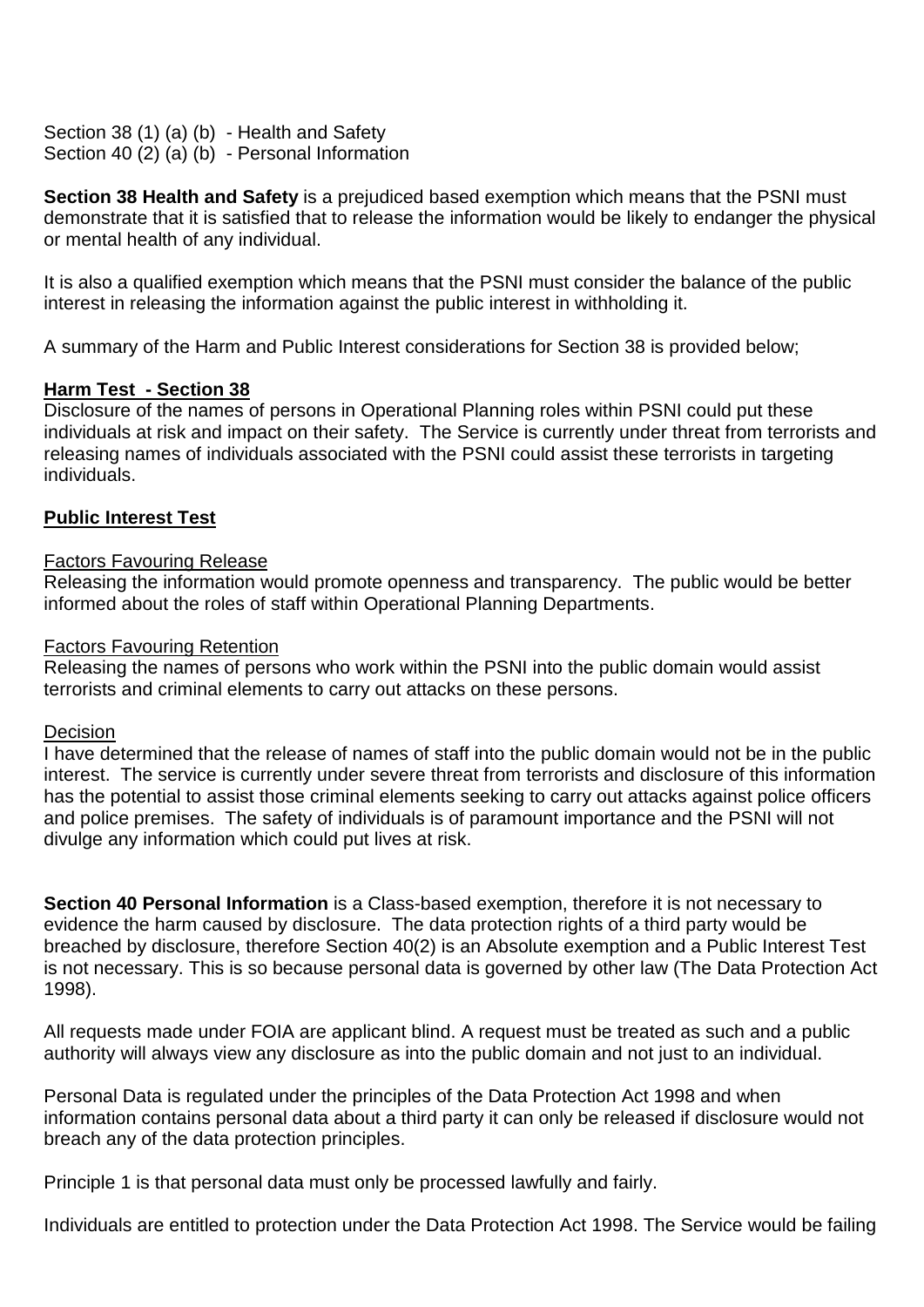in its lawful duty were it to breach the Data Protection Act in order to furnish a disclosure under the Freedom of Information Act 2000. The Service has a duty to protect the personal data of all individuals, both members of staff and members of the public. Therefore, in all the circumstances of the case, the public interest in maintaining the exemption outweighs the public interest in disclosing the information.

If you have any queries regarding your request or the decision please do not hesitate to contact me on 028 9070 0164. When contacting the Freedom of Information Team, please quote the reference number listed at the beginning of this letter.

If you have any queries regarding your request or the decision please do not hesitate to contact me on 028 9070 0164. When contacting the Freedom of Information Team, please quote the reference number listed at the beginning of this letter.

If you are dissatisfied in any way with the handling of your request, you have the right to request a review. You should do this as soon as possible, or in any case within two months of the date of issue of this letter. In the event that you require a review to be undertaken, you can do so by writing to the Head of Freedom of Information, PSNI Headquarters, 65 Knock Road, Belfast, BT5 6LE or by emailing [foi@psni.pnn.police.uk.](mailto:foi@psni.pnn.police.uk)

If following an internal review, carried out by an independent decision maker, you were to remain dissatisfied in any way with the handling of the request you may make a complaint, under Section 50 of the Freedom of Information Act, to the Information Commissioner's Office and ask that they investigate whether the PSNI has complied with the terms of the Freedom of Information Act. You can write to the Information Commissioner at Information Commissioner's Office, Wycliffe House, Water Lane, Wilmslow, Cheshire, SK9 5AF. In most circumstances the Information Commissioner will not investigate a complaint unless an internal review procedure has been carried out, however the Commissioner has the option to investigate the matter at his discretion.

Please be advised that PSNI replies under Freedom of Information may be released into the public domain via our website @ [www.psni.police.uk](http://www.psni.police.uk/)

Personal details in respect of your request have, where applicable, been removed to protect confidentiality.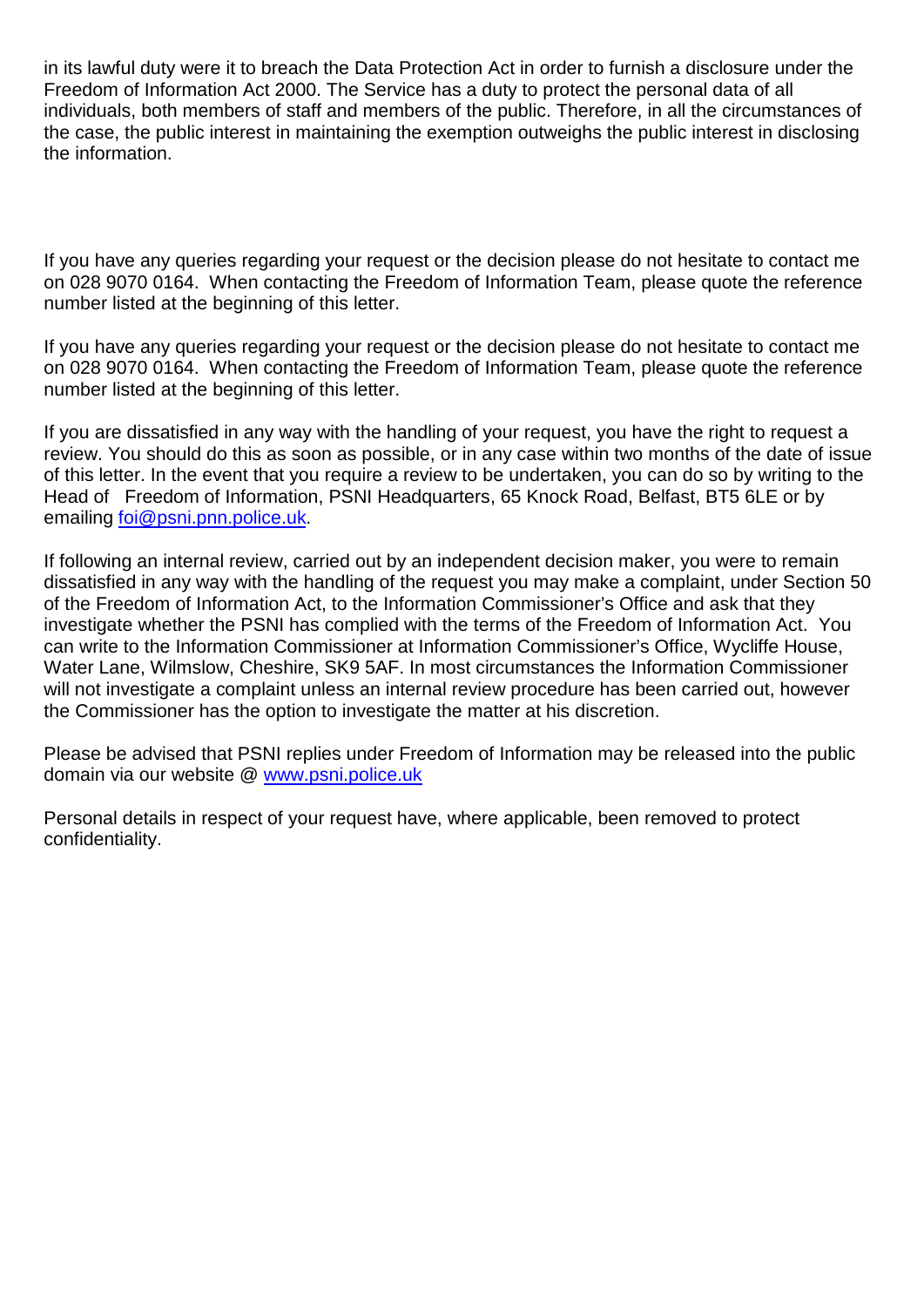

Making Northern Ireland Safer For Everyone Through Professional, Progressive Policing

## **NOT PROTECTIVELY MARKED** POST PUBLIC PROCESSION RETURN

**EACSIMILE MESSAGE** 

|                                                                                                                                                                                                                                                                                                                                                                                                                                                                             | FACSIMILE MESSAGE                                                                    |                              |                                                                                                                        |                                                                                                                                                                                                                                                                                                                                                                                                           |
|-----------------------------------------------------------------------------------------------------------------------------------------------------------------------------------------------------------------------------------------------------------------------------------------------------------------------------------------------------------------------------------------------------------------------------------------------------------------------------|--------------------------------------------------------------------------------------|------------------------------|------------------------------------------------------------------------------------------------------------------------|-----------------------------------------------------------------------------------------------------------------------------------------------------------------------------------------------------------------------------------------------------------------------------------------------------------------------------------------------------------------------------------------------------------|
| To                                                                                                                                                                                                                                                                                                                                                                                                                                                                          | Police Service of Northern Ireland Parades Commission Liaison Officer                |                              |                                                                                                                        | s.F38                                                                                                                                                                                                                                                                                                                                                                                                     |
|                                                                                                                                                                                                                                                                                                                                                                                                                                                                             |                                                                                      |                              |                                                                                                                        | s.F40                                                                                                                                                                                                                                                                                                                                                                                                     |
| From                                                                                                                                                                                                                                                                                                                                                                                                                                                                        | Events Planning, Banbridge.                                                          |                              |                                                                                                                        | s.F38(1)                                                                                                                                                                                                                                                                                                                                                                                                  |
| 028 90561643<br>Fax                                                                                                                                                                                                                                                                                                                                                                                                                                                         |                                                                                      | Pages                        | This $+1$                                                                                                              | s.F38(1)(a)                                                                                                                                                                                                                                                                                                                                                                                               |
| 028 90700098<br>Phone                                                                                                                                                                                                                                                                                                                                                                                                                                                       |                                                                                      | Date                         | Fri 27/08/10                                                                                                           | s.F38(1)(b)                                                                                                                                                                                                                                                                                                                                                                                               |
|                                                                                                                                                                                                                                                                                                                                                                                                                                                                             |                                                                                      |                              |                                                                                                                        | S.F40(2)                                                                                                                                                                                                                                                                                                                                                                                                  |
| Re                                                                                                                                                                                                                                                                                                                                                                                                                                                                          | Post Procession Return in relation to: South Down Defenders Loyalist parade - Newry. |                              |                                                                                                                        | S.F40(2)(a)                                                                                                                                                                                                                                                                                                                                                                                               |
|                                                                                                                                                                                                                                                                                                                                                                                                                                                                             |                                                                                      |                              |                                                                                                                        | s.F40(2)(b)                                                                                                                                                                                                                                                                                                                                                                                               |
| Date, Time and Venue of Procession                                                                                                                                                                                                                                                                                                                                                                                                                                          |                                                                                      |                              | Friday 27th August 2010- 1920 - 2230 - Newry City                                                                      | s.F40(3)(a)                                                                                                                                                                                                                                                                                                                                                                                               |
|                                                                                                                                                                                                                                                                                                                                                                                                                                                                             |                                                                                      |                              |                                                                                                                        | s.F40(3)(ai                                                                                                                                                                                                                                                                                                                                                                                               |
| Organisation[s] involved                                                                                                                                                                                                                                                                                                                                                                                                                                                    | South Down Defenders Flute band, NEWRY                                               |                              |                                                                                                                        |                                                                                                                                                                                                                                                                                                                                                                                                           |
| Was a determination by the Commission issued?                                                                                                                                                                                                                                                                                                                                                                                                                               |                                                                                      | Yes $\boxtimes$ No $\square$ |                                                                                                                        |                                                                                                                                                                                                                                                                                                                                                                                                           |
| Was there a protest meeting involved?                                                                                                                                                                                                                                                                                                                                                                                                                                       |                                                                                      | Yes $\Box$ No $\boxtimes$    |                                                                                                                        |                                                                                                                                                                                                                                                                                                                                                                                                           |
| Please give a brief résumé of the procession including numbers of bands and marchers, any disorder/breaches of codes<br>of conduct by procession and/or protesters. [Please include any significant damage to property etc.]                                                                                                                                                                                                                                                |                                                                                      |                              |                                                                                                                        |                                                                                                                                                                                                                                                                                                                                                                                                           |
| Total of 41 bands took part in the procession including 1 band (Lower Woodstock not listed on 11/1) 22 others listed did<br>not attend. Host band commenced on time and also finished prior to 10.30pm cut off time. All conditions imposed by the<br>Commission were complied with and main parade was well marshalled by the Host Band.<br>No breaches of the code were observed by Police and full co-operation was given to police during planning and event<br>itself. |                                                                                      |                              |                                                                                                                        |                                                                                                                                                                                                                                                                                                                                                                                                           |
| ARISING ISSUES: Residents of a house on<br>route with clear intention to inflame tensions. Police spoke with them and flags were removed. Participants in the parade<br>did not react to provocation and no other issues developed as a result. This may be rented property.<br>irate with officer - identity not known but believed to reside in<br>which was most direct route. No other complaints received.                                                             |                                                                                      |                              |                                                                                                                        | Newry placed two tri-colours out the window of the parade<br>s.F <sub>38</sub><br>In another incident a motorist did complain to the police about not being able to get to BP garage on Belfast Rd. Very s.F40<br>Alternative route available as well as<br>alternative garage on Rathfriland Road. Persons determined to get to BP Garage. Police did facilitate this for person S.F38(1)<br>s.F38(1)(a) |
| This parade does cause congestion but plenty of media coverage was given and Band did speak to local press ab <b>⊗it<sup>F38(1)(b)</sup></b><br>event. Alternative routes are available and local residents etc. are facilitated. Overall parade went well with minimal s.F40(2)<br>issues for police.                                                                                                                                                                      |                                                                                      |                              |                                                                                                                        |                                                                                                                                                                                                                                                                                                                                                                                                           |
|                                                                                                                                                                                                                                                                                                                                                                                                                                                                             |                                                                                      |                              |                                                                                                                        | s.F40(2)(a)                                                                                                                                                                                                                                                                                                                                                                                               |
| Were any arrests effected?                                                                                                                                                                                                                                                                                                                                                                                                                                                  | Yes $\Box$ No $\boxtimes$                                                            |                              |                                                                                                                        | s.F40(2)(b)                                                                                                                                                                                                                                                                                                                                                                                               |
| What were the arrests for? (please specify)                                                                                                                                                                                                                                                                                                                                                                                                                                 |                                                                                      |                              | <u> 1989 - Johann Stoff, deutscher Stoffen und der Stoffen und der Stoffen und der Stoffen und der Stoffen und der</u> | s.F40(3)(a)                                                                                                                                                                                                                                                                                                                                                                                               |
|                                                                                                                                                                                                                                                                                                                                                                                                                                                                             |                                                                                      |                              |                                                                                                                        | <del>s.F40(3</del> )(ai                                                                                                                                                                                                                                                                                                                                                                                   |
|                                                                                                                                                                                                                                                                                                                                                                                                                                                                             |                                                                                      |                              |                                                                                                                        |                                                                                                                                                                                                                                                                                                                                                                                                           |

Are any follow up arrests planned? Yes  $\Box$  No  $\boxtimes$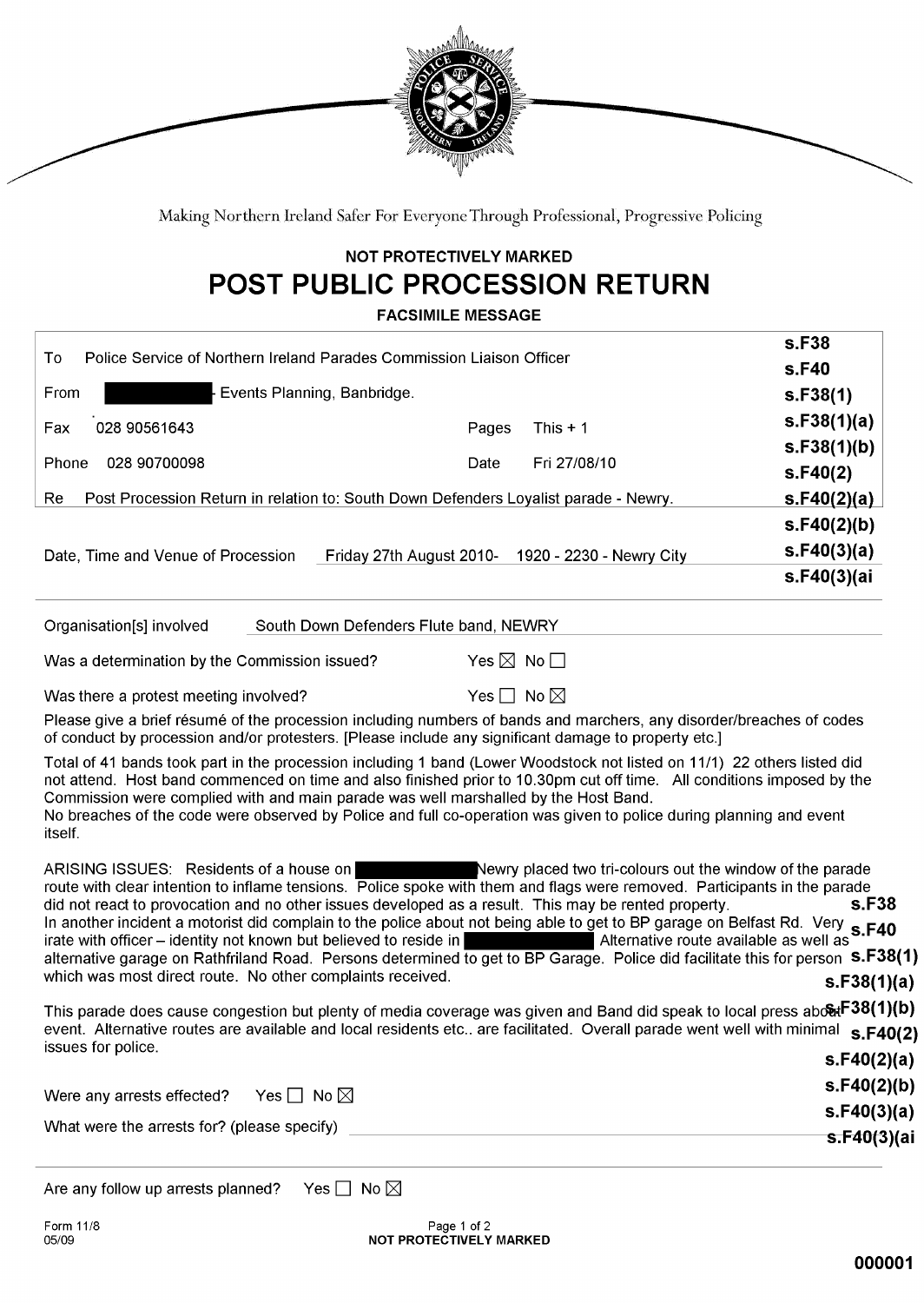| If prosecutions follow an update must be submitted in due course. |           |        | s.F38     |             |
|-------------------------------------------------------------------|-----------|--------|-----------|-------------|
|                                                                   |           |        |           | s.F40       |
| <b>Contact Name</b>                                               |           | Rank   | Constable | S.F38(1)    |
| Station                                                           | Banbridge | Tel No |           | s.F38(1)(a) |
|                                                                   |           |        |           | s.F38(1)(b) |
|                                                                   |           |        |           | S.F40(2)    |
|                                                                   |           |        |           | s.F40(2)(a) |
|                                                                   |           |        |           | s.F40(2)(b) |
|                                                                   |           |        |           | s.F40(3)(a) |
|                                                                   |           |        |           | s.F40(3)(ai |
|                                                                   |           |        |           |             |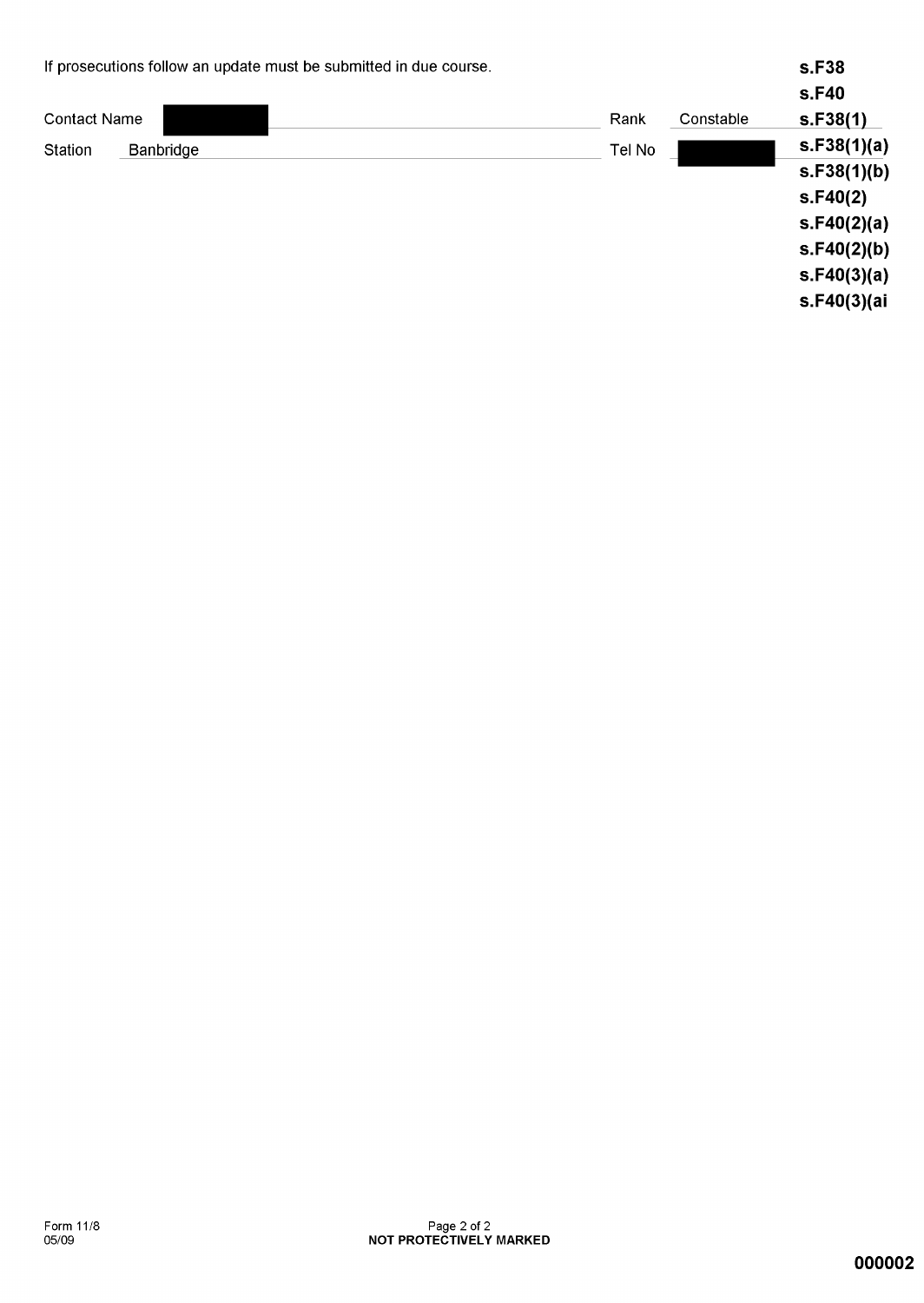

Making Northern Ireland Safer For Everyone Through Professional, Progressive Policing

## PUBLIC PROCESSION REPORT

| 1            | <b>Report on</b><br>(Name, Location and Date of Parade)                                                                                                                                                                                                                                                                                                                                                                                                               | South Down Defenders Flute Band Parade, Newry<br>Friday 27 August 2010                                                                                                                                                                                                                                                                                                                                                                                                                                                                                                                                                                                                                                                                                                                                                                                                                                                                                                                                                                                                                                                                                                                                                                                                                                       |
|--------------|-----------------------------------------------------------------------------------------------------------------------------------------------------------------------------------------------------------------------------------------------------------------------------------------------------------------------------------------------------------------------------------------------------------------------------------------------------------------------|--------------------------------------------------------------------------------------------------------------------------------------------------------------------------------------------------------------------------------------------------------------------------------------------------------------------------------------------------------------------------------------------------------------------------------------------------------------------------------------------------------------------------------------------------------------------------------------------------------------------------------------------------------------------------------------------------------------------------------------------------------------------------------------------------------------------------------------------------------------------------------------------------------------------------------------------------------------------------------------------------------------------------------------------------------------------------------------------------------------------------------------------------------------------------------------------------------------------------------------------------------------------------------------------------------------|
| $\mathbf{2}$ | <b>DCU</b><br>(List affected DCUs in order parade enters)                                                                                                                                                                                                                                                                                                                                                                                                             | Newry and Mourne.                                                                                                                                                                                                                                                                                                                                                                                                                                                                                                                                                                                                                                                                                                                                                                                                                                                                                                                                                                                                                                                                                                                                                                                                                                                                                            |
| 3            | <b>Notified Parade Route</b><br>(Set out the notified route highlighting<br>variations specific to the parade if applicable. A<br>map should be attached where possible.)                                                                                                                                                                                                                                                                                             | 1900 hours - assemble at Belfast Road, Newry.<br>Parade Route as per 11/1 : - Belfast Road, Downshire Road, Church<br>Avenue, Sandys Street, Trevor Hill, Kildare Street, Town Hall, War<br>Memorial, Sugar Island Trevor Hill, Downshire Road, Belfast Road.                                                                                                                                                                                                                                                                                                                                                                                                                                                                                                                                                                                                                                                                                                                                                                                                                                                                                                                                                                                                                                                |
| 4            | <b>Recent Parading History</b><br>(A factual synopsis of sensitive parades at this<br>venue for last 2/3 years should be given.<br>Where there has been significant disorder or<br>protests in a particular area this should be<br>quoted. Human rights implications of previous<br>police strategies should be included. Great<br>depth of detail is not required. Reference<br>should be made to other evidence that is<br>available - for example, video footage.) | There is a long and protracted history of the South Down Defenders<br>Parade taking place within Newry.<br>Prior to 1996, the Band paraded their traditional route without much<br>confrontation or hostility. However, since 1996 the parade has been<br>deemed 'contentious' and been subject, particularly in the late 1990's,<br>to Republican protests. Since the time of the opposition, the Band has<br>either voluntarily re-routed or had Parades Commission Determinations<br>imposed upon it and in recent years, physical Republic/Nationalist<br>opposition has dissipated.<br>Since 2005, the Band have made attempts to engage with the<br>Republican/Nationalist community in Newry and these contacts have<br>been viewed positively by the Parades Commission. The Band have<br>sought to come to a local arrangement whereby the South Down Band<br>alone are allowed to process Trevor Hill, Kildare Street and around the<br>War Memorial before retuning to the Belfast Road.<br>In 2007, for the first time since 1995, the Host Band were allowed to<br>process the route as applied for with some restrictions applied. The<br>main parade however was subject to a Parades Commission<br>Determination restricting it from the City Centre area. This trend<br>continued for 2008. |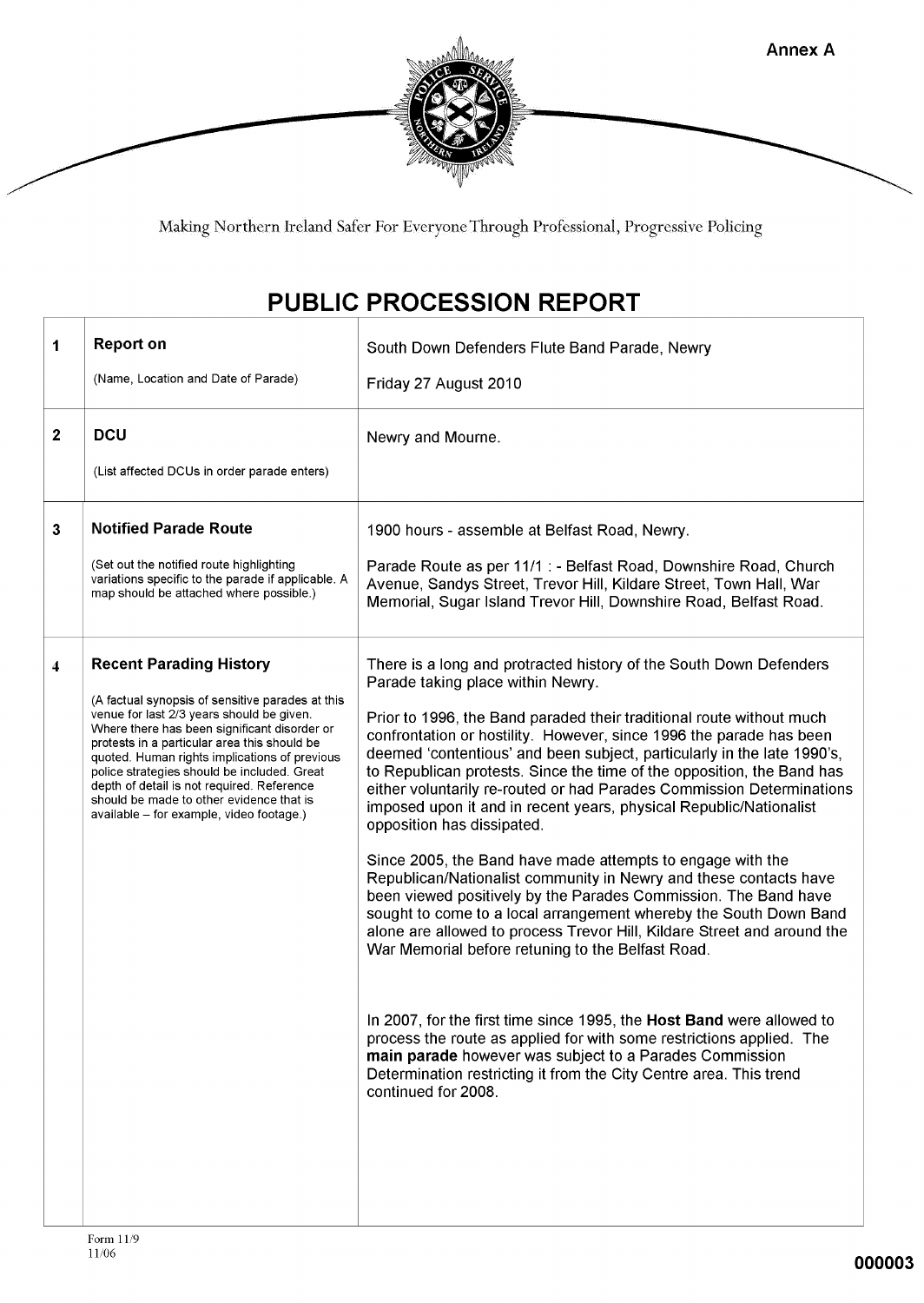#### 2009 Parade

52 bands and approximately 2000 bandsmen took part in the parade which passed off peacefully. The Host band paraded first along the route as applied for. Apart from running a couple of minutes behind schedule – all conditions applied by the Commission were adhered to by the Host band. Both Host parade and the Main parade (which had restrictions applied by the Commission) went very well. There were a number of minor complaints received by Police during the evening mainly relating to noise and traffic congestion. Otherwise there was no disorder nor breaches of codes observed and the parade appeared to be well marshalled and organised. The stewards from the Host band co-operated well with Police and assisted Police in enforcing the "On Street" drinking legislation. The Main parade finished within the stipulated cut off time of 10.30pm. There were no arrests and no damage caused at the actual parade however Police did receive a complaint of a broken window at

#### Saturday 29th August 2009.

Police have no evidence at this point to back this up.

Parades in recent years have been largely peaceful and well marshalled with the organisers developing a good rapport with the police.

s.F40 s.F40(2)  $s.F40(2)(a)$  $s.F40(2)(b)$  $s.F40(3)(a)$ s.F40(3)(ai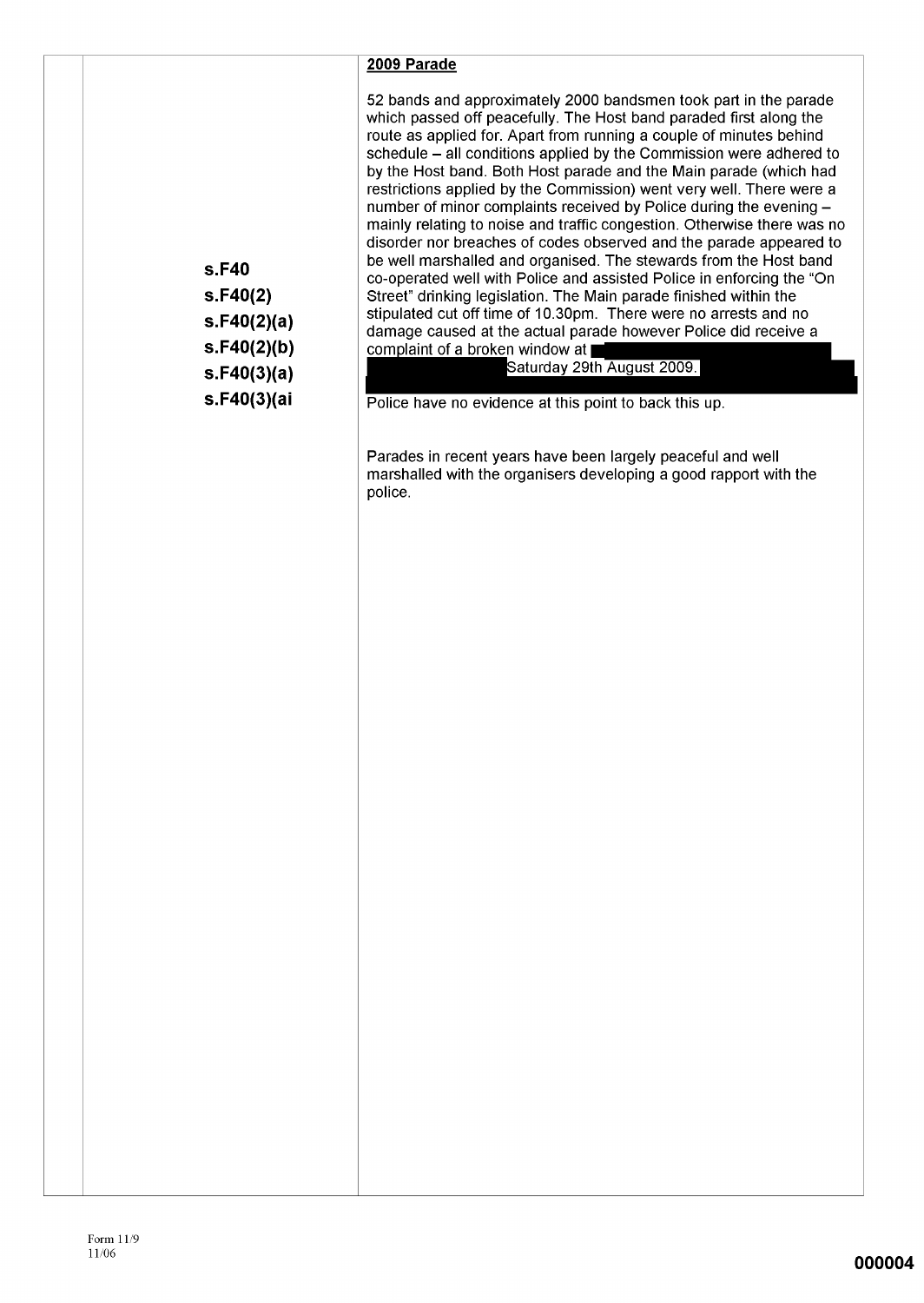| 5 | <b>Compliance with The Codes of</b><br><b>Conduct</b>                                                                                                                                                                                                                                                                                                               | The organisers of this parade have not breached the Codes of<br>Conduct to date.                                                                                                                                                                                                                                                                                                                                                                                                                                                                                                                                                                                                                                   |
|---|---------------------------------------------------------------------------------------------------------------------------------------------------------------------------------------------------------------------------------------------------------------------------------------------------------------------------------------------------------------------|--------------------------------------------------------------------------------------------------------------------------------------------------------------------------------------------------------------------------------------------------------------------------------------------------------------------------------------------------------------------------------------------------------------------------------------------------------------------------------------------------------------------------------------------------------------------------------------------------------------------------------------------------------------------------------------------------------------------|
|   | (The Parades Commission has issued a Code<br>of Conduct for parade and protest organisers,<br>copies of which have been distributed within the<br>Police Service of Northern Ireland. Clear<br>breaches of the Code on previous occasions<br>should be included here.)                                                                                              |                                                                                                                                                                                                                                                                                                                                                                                                                                                                                                                                                                                                                                                                                                                    |
| 6 | <b>Public Disorder or Damage to</b><br>Property which has occurred<br>previously                                                                                                                                                                                                                                                                                    | The parade organisers have not been involved in any disorder<br>during this parade. In recent years they have complied with any<br>determinations issued by the Commission.                                                                                                                                                                                                                                                                                                                                                                                                                                                                                                                                        |
|   | (This part must include details of factors that<br>the Parades Commission must take into<br>account when making their determination.<br>Actions which infringed the law by those<br>parading or protesting, must be included under<br>the two subheadings.)                                                                                                         |                                                                                                                                                                                                                                                                                                                                                                                                                                                                                                                                                                                                                                                                                                                    |
|   | (Parades - the extent to which participants<br>gave rise to the disorder or damage to property<br>and the likelihood that the behaviour of<br>participants directly caused or led to the<br>disorder. Numbers of participants and details of<br>arrests/prosecutions should be quoted.                                                                              |                                                                                                                                                                                                                                                                                                                                                                                                                                                                                                                                                                                                                                                                                                                    |
|   | (Protests – the extent to which the protesters<br>gave rise to the disorder or damage to property<br>and the likelihood that the behaviour of<br>protesters directly caused or led to the disorder.<br>Numbers of protesters and details of                                                                                                                         | <b>Protests</b><br>(2)<br>1996 was the last year in which there was hostile action against<br>this parade in Newry. There have been no incidents of disorder<br>during the last number of years because of determined decisions                                                                                                                                                                                                                                                                                                                                                                                                                                                                                    |
|   | arrests/prosecutions should be quoted.)                                                                                                                                                                                                                                                                                                                             | in respect of the route used by the participants.                                                                                                                                                                                                                                                                                                                                                                                                                                                                                                                                                                                                                                                                  |
| 7 | <b>Community Impact Assessment</b><br>Impacts within the community should cover the<br>degree to which a parade or parades have<br>already caused or might cause division<br>between communities. Where pertinent historic<br>reasons exist why a parade is sensitive and if<br>relevant they should be included. Relevant<br>tension indicators should be quoted.) | Impacts of the procession on relationships within the<br>(1)<br>community<br>The protest group opposed to band parades in Newry view any<br>attempt by participants to parade beyond the Courthouse<br>roundabout, Downshire Road / New street as problematic.                                                                                                                                                                                                                                                                                                                                                                                                                                                     |
|   | (Disruption to the life of the community would<br>include adverse effects the procession would<br>cause to normal everyday life.)                                                                                                                                                                                                                                   | (2) Disruption to the life of the community<br>The parade is along a mainly commercial part of the town but also<br>takes in residential area as it proceeds along the Sandys Street<br>and Church Avenue areas. The time of the parade and its size<br>(approximately 20 minutes to pass any given point) would be such<br>that there is an argument that minimal disruption would be caused<br>to commercial/community life. However, the nature of the police<br>operation that would be necessary to police the parade on the<br>route applied for in order to ensure the keeping of public order and<br>the attendant traffic management issues would be likely to cause<br>some disruption to community life |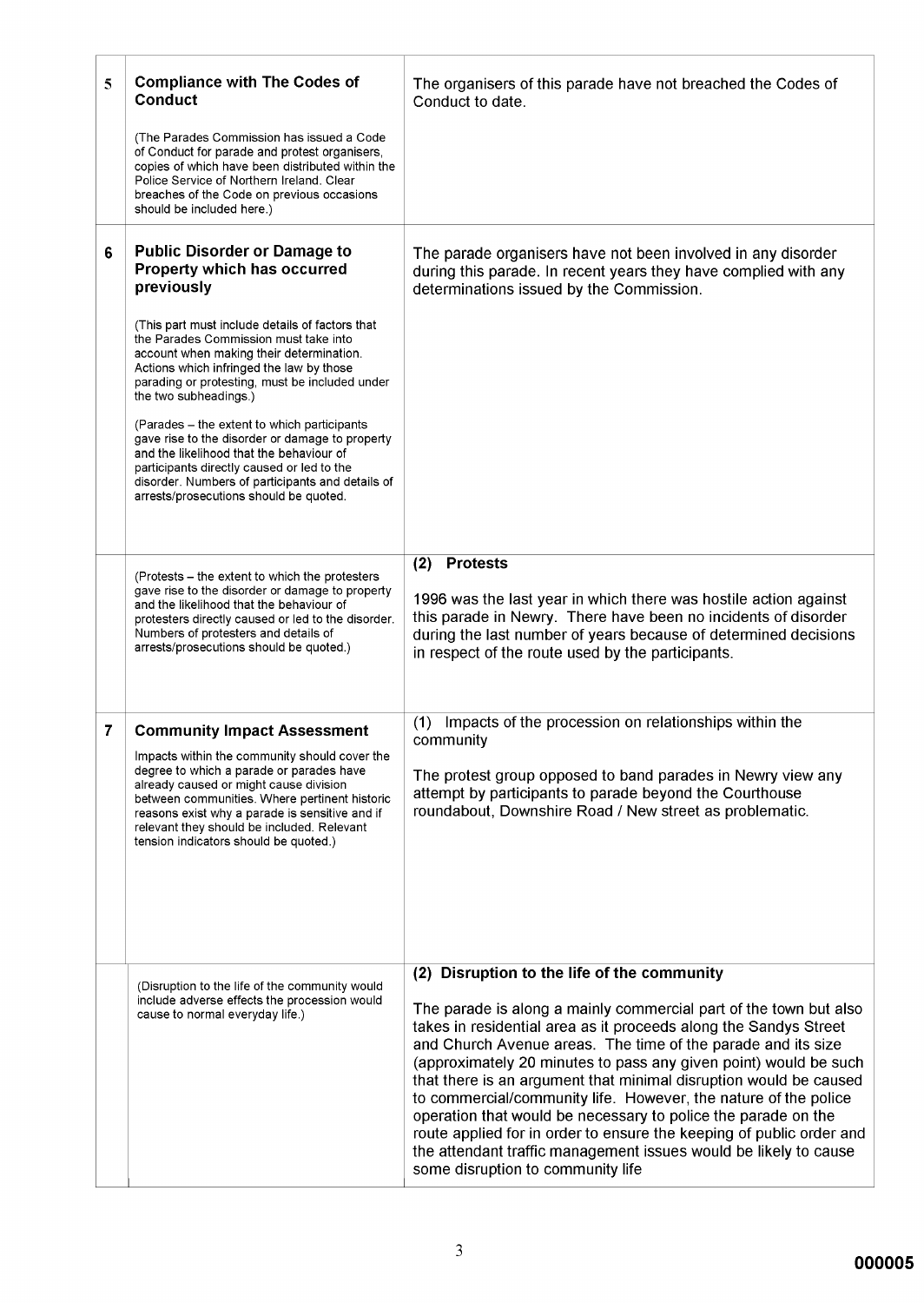| <b>Consider the Rights outlined below</b><br>and make a judged assessment of<br>how police strategies might affect<br>the rights of individuals who may<br>be affected.                                                                                                                                                                                                                                                                                                                                                                                                                                                                                                                                                                                                                                                                                                                                                                                                                                                                                                                                                          |                                                                                                                                                                                                                                                                                                                                                                                                                                                                                                                                                                                                                           |
|----------------------------------------------------------------------------------------------------------------------------------------------------------------------------------------------------------------------------------------------------------------------------------------------------------------------------------------------------------------------------------------------------------------------------------------------------------------------------------------------------------------------------------------------------------------------------------------------------------------------------------------------------------------------------------------------------------------------------------------------------------------------------------------------------------------------------------------------------------------------------------------------------------------------------------------------------------------------------------------------------------------------------------------------------------------------------------------------------------------------------------|---------------------------------------------------------------------------------------------------------------------------------------------------------------------------------------------------------------------------------------------------------------------------------------------------------------------------------------------------------------------------------------------------------------------------------------------------------------------------------------------------------------------------------------------------------------------------------------------------------------------------|
| <b>Police use of Force</b><br>Article 2 of the European Convention on<br>Human Rights (incorporated into UK Law by<br>the Human Rights Act 1998)<br>Individuals' right to life<br>Everyone's right to life shall be protected by<br>law. Deprivation of lift which results from the<br>use of force which is no more than absolutely<br>necessary for a specified purpose does not<br>contravene this Article.<br>Article 2, in general, concerns the use of lethal<br>or potentially lethal force.<br><b>Article 3 of the European</b><br><b>Convention on Human Rights</b><br>(incorporated into UK law by<br>the Human Rights Act 1998)<br>No one shall be subjected to torture or to<br>inhuman or degrading treatment or<br>punishment.<br>Article 3, in general, concerns the use of non-<br>lethal force. It also extends to police tactics in<br>public order situations. Any use of force by the<br>police must be no greater than is made<br>necessary by the person's conduct. Non-lethal<br>force used by the police must be no greater<br>than reasonably necessary in the particular<br>circumstances of the case. | Proportionate and necessary force may have to be used to ensure<br>the parade participants are protected. If there is a protest which is<br>peaceful there will be no necessity to use force. Any violent<br>protest could result in a proportionate response involving the use<br>of force to protect the lives of both participants and police. The<br>continued need to take account of this aspect of 'right to life' will<br>be a consideration in police tactics.<br>Service instructions will apply in respect of the use of force and<br>specifically in respect of the deployment and the use of AEP<br>systems. |
| <b>Article 5 of the European</b><br><b>Convention on Human Rights</b><br>(incorporated into UK law by the<br>Human Rights Act 1998)<br>Individuals' right to liberty.<br>This will cover issues such as detentions and<br>arrests.<br>It also covers the wider issues of restricting<br>individual's freedom of movement by creating<br>sterile zones etc.                                                                                                                                                                                                                                                                                                                                                                                                                                                                                                                                                                                                                                                                                                                                                                       | Police tactics will be designed to ensure minimal disruption to<br>vehicular and pedestrian traffic. Over a period of time vehicular<br>and pedestrian movement will be restricted/controlled with a<br>temporary diversion away from the parade route. This restriction<br>would be limited to the time of the parade, in this case anticipated<br>to last some 3 hours. In line with the existing threat/level of<br>protest, physical measures may be deployed. Peaceful protesters<br>will be facilitated but it may be necessary to restrict or define the<br>areas where a protest is permitted.                    |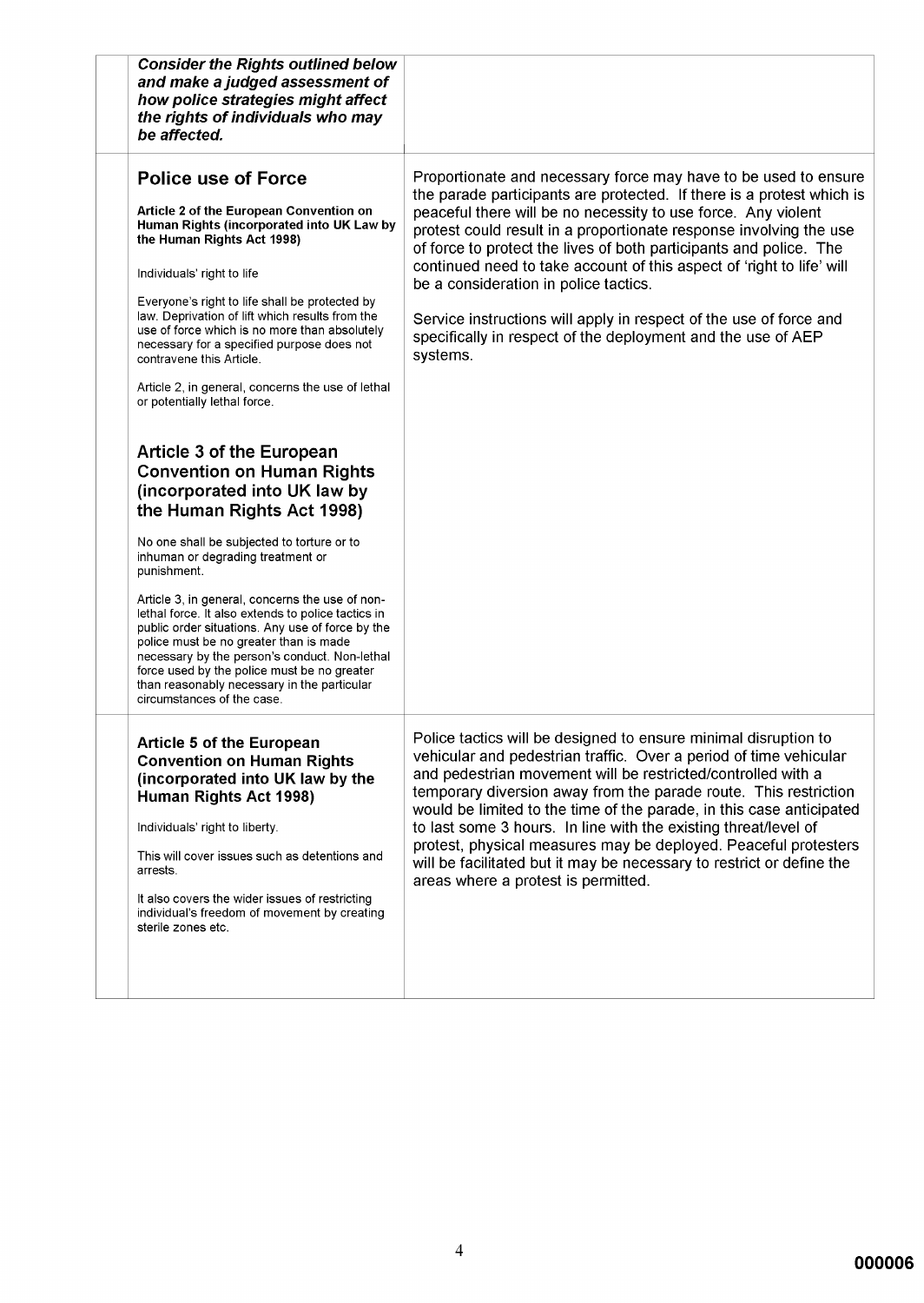| <b>Article 8 of the European</b><br><b>Convention on Human Rights</b><br>(incorporated into UK law by the<br>Human Rights Act 1998)<br>Individuals' rights to respect for private and<br>family life.<br>Disallows interference by a public authority of<br>this right except as is in accordance with the law<br>and is necessary in the interests of national<br>security, public safety, economic well being of<br>the country, prevention of disorder and crime,<br>protection of health and morals or the protection<br>of rights and freedoms of others.                                                                                                                                                                                                                                                                    | The police operation will involve, if found necessary, the<br>deployment of Evidence Gathering Teams equipped with video<br>cameras etc. A full briefing prior to the parade will take place in<br>respect of their role and they will be controlled during the<br>operation by senior officers acting as Bronze Command. There is<br>no intention to interfere with private and family life, albeit that the<br>nature of the parade and any associated protests may require<br>cordons to be put in place which will be in the interest of public<br>safety and to prevent disorder. Any restrictions will be<br>proportionate, lawful and necessary based on intelligence and/or<br>past experience.                                                                             |
|-----------------------------------------------------------------------------------------------------------------------------------------------------------------------------------------------------------------------------------------------------------------------------------------------------------------------------------------------------------------------------------------------------------------------------------------------------------------------------------------------------------------------------------------------------------------------------------------------------------------------------------------------------------------------------------------------------------------------------------------------------------------------------------------------------------------------------------|-------------------------------------------------------------------------------------------------------------------------------------------------------------------------------------------------------------------------------------------------------------------------------------------------------------------------------------------------------------------------------------------------------------------------------------------------------------------------------------------------------------------------------------------------------------------------------------------------------------------------------------------------------------------------------------------------------------------------------------------------------------------------------------|
| <b>Article 9 of the European</b><br><b>Convention on Human Rights</b><br>(incorporated into UK law by the<br>Human Rights Act 1998)<br>Right to freedom of thought, conscience and<br>religion.<br>Gives individuals freedom to manifest religion in<br>worship, teaching, practice and observance.<br>Limitations prescribed by law only by interests of<br>public safety, public order, health or morals or for<br>protection of rights and freedoms of others.                                                                                                                                                                                                                                                                                                                                                                 | The departure time of this parade is 1915 hrs which means the<br>parade should not impact on religious worship. In any event no<br>one will be prevented from attending their place of worship. If<br>limitations are to be imposed upon churchgoers, they will be<br>measured against public safety and level of crime and disorder<br>using powers provided under the Public Order (NI) Order 1987.<br>Disruption will be kept to an absolute minimum.                                                                                                                                                                                                                                                                                                                            |
| <b>Article 10 of the European</b><br><b>Convention on Human Rights</b><br>(incorporated into UK Law by the<br>Human Rights Act 1998)<br>Right to freedom of expression.<br>Freedom to hold opinions and to receive or<br>impart information and ideas without interference<br>by public authorities and regardless of frontiers.<br>The exercise of these freedoms, since they carry<br>duty and responsibility, may be limited as<br>prescribed by law and necessary in a democratic<br>society in the interests of national security,<br>territorial integrity, public safety, prevention of<br>disorder and crime, protection of health or<br>morals, protection of the reputation or rights of<br>others, preventing disclosure of confidential<br>information or to maintain the authority and<br>impartiality of judiciary. | If a protest in the form of a meeting which has been notified or<br>otherwise is on or close to the parade route, the right to freedom<br>of expression may be impacted upon by police.<br>In this case conditions may need to be imposed, such as<br>restricting speeches as the parade passes using powers provided<br>under the Public Order (NI) Order 1987. In the event of any<br>expressions by individuals which amounts to incitement or breach<br>of the peace along the proposed parade route, these will be dealt<br>with to prevent any disorder or more serious offence.                                                                                                                                                                                              |
| <b>Article 11 of the European</b><br><b>Convention on Human Rights</b><br>(incorporated into UK law by the<br>Human Rights Act 1998)<br>Right to freedom of assembly and association.<br>Everyone has the right to freedom of peaceful<br>assembly and association with others.<br>Can only be restricted as prescribed by law and<br>as are necessary in a democratic society in the<br>interests of national security, public safety,<br>prevention of disorder or crime, protection of<br>health or morals or for the protection of the rights<br>or freedoms of others. This shall not prevent the<br>imposition of lawful restrictions on the exercise of<br>these rights by members of the armed forces, the<br>police or the administration of the State.                                                                  | On the receipt of intelligence and/or depending on the nature of<br>any protest which has given notification or otherwise which<br>impinges directly on or adjacent to the parade route, it may be<br>necessary to impose conditions. It will in this case be necessary to<br>deploy considerable numbers of police along the parade route to<br>prevent interference with the parade, to control crowds which may<br>gather, protect residents rights and to regulate traffic. This will<br>particularly be the case, should the parade be permitted beyond<br>the Downshire Road/ New street junction. In considering these<br>restrictions and their resultant consequences this will be<br>proportionate, lawful and necessary based on intelligence and/or<br>past experience. |